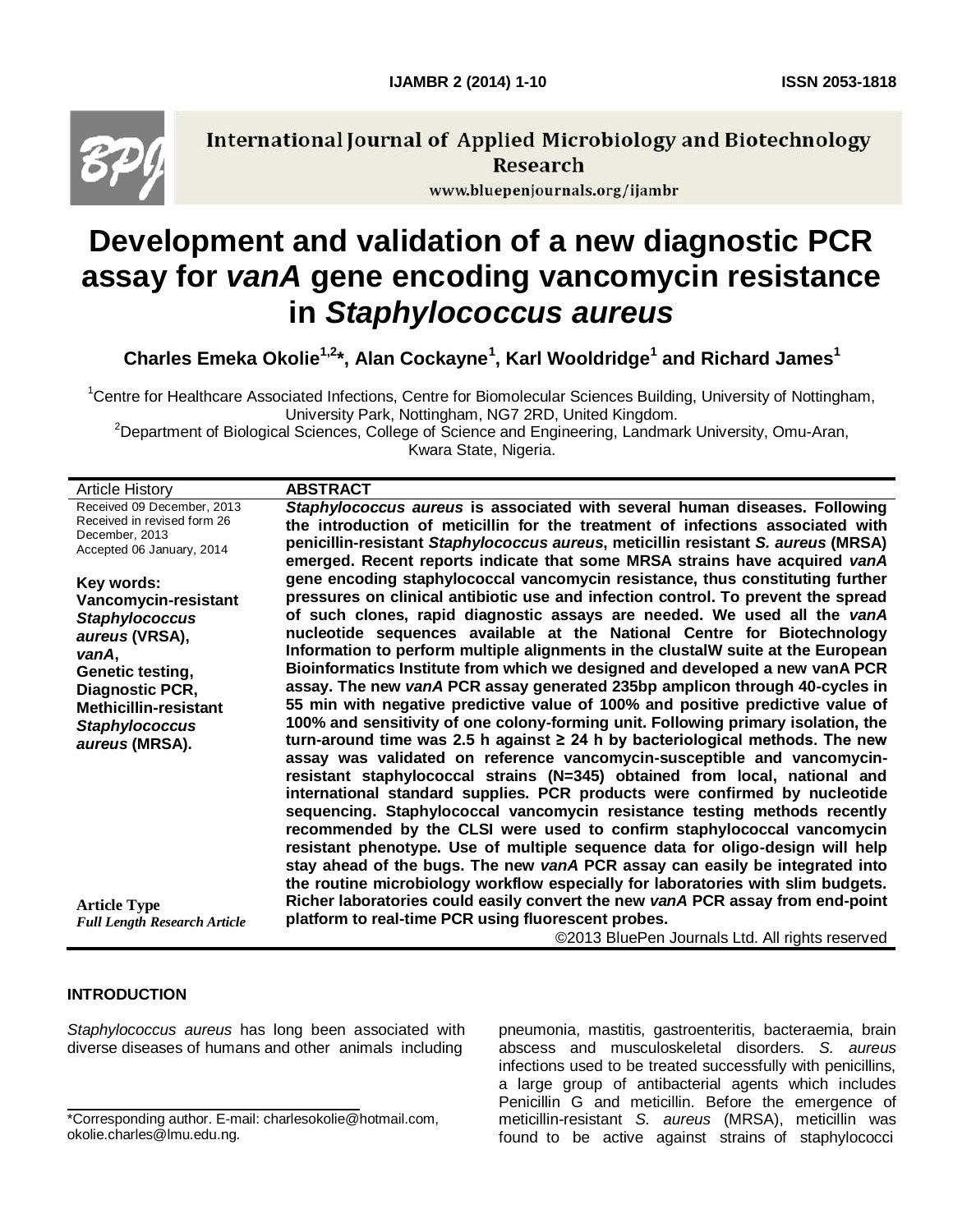resistant to penicillin G (Stewart et al., 1960). Following the broad-spectrum inactivation of penicillins and related antibiotics, including meticillin, by MRSA, the glycopeptide vancomycin was introduced in the USA in 1956 (Schneierson et al., 1958) and is widely used against MRSA (Chambers, 1991; Stevens, 2006).

The first clinical strain of MRSA with reduced vancomycin susceptibility, described as vancomycinintermediate *S. aureus* (VISA), was isolated from a surgical wound infection in Japan (Hiramatsu et al., 1997a). Subsequently, dissemination in Japanese hospitals of strains of *S. aureus* heterogeneously resistant to vancomycin, including strains with vancomycin minimum inhibitory concentration (MIC)  $\geq 8$ mg/L, was reported (Hanaki et al., 1998, Hiramatsu et al., 1997b). In June 2002, vancomycin-resistant *S. aureus* (VRSA) with MIC  $\geq$  32 µg/mL was isolated from a swab obtained from a catheter exit site from a Michigan resident aged 40 years with diabetes, peripheral vascular disease and chronic renal failure (CDC, 2002). Subsequently, several other VRSA have been reported including the VRSA isolated from a patient in Pennsylvania (Tenover et al., 2004). Aside from the VRSA isolated within the USA between 2002 and 2006 (Sievert et al., 2008), there are reports of VRSA from several parts of the world including Brazil (Lutz et al., 2003), India (Tiwari and Sen, 2006), Italy (Chesi et al., 2006) and Japan (Haraga et al., 2002).

The Centre for Disease Control (CDC) team on the Michigan diabetic reported that the DNA sequence of the *vanA* gene from the VRSA isolate was identical to the *vanA* sequence of transposon Tn*1546* and to the *vanA* sequence from the patient's *Enterococcus faecalis* isolate (Chang et al., 2003). Evolutionary genomics have shown that reservoir of MRSA and vancomycin-resistant *Enterococcus*, especially in wounds, chronic, rehabilitation and intensive care patients have been associated with the genomic escalation from MRSA to VRSA (Kobayashi et al., 2012; Zhu et al., 2010; Flannery et al., 2011; Rabinowitz et al., 2012; Thati et al., 2011)**.**  During co-habitation in such environments, MRSA acquire the *vanA* gene from *Enterococcus* species (Freitas et al., 2013; Gardete et al., 2012). Isolation of *E. faecalis* and *E. faecium* from human clinical specimens containing plasmids harbouring the entire vancomycin resistance gene cluster has been documented (Sharifi et al., 2012); while a recent report from North-eastern Iran described the phenotypic and genetic characterization of VRSA and *E. faecalis* ATCC 52199 from a patient which they demonstrated by sequencing and detection of a 713bp PCR product from the *vanA* gene (Azimian et al., 2012).

Given that vancomycin had been the mainstay of MRSA treatment in some parts of the world (Gemmell, 2004; Stevens, 2006), the emergence of vancomycin resistance in MRSA had posed a new level of threat to diagnostic microbiology, hospital infection control and antimicrobial chemotherapy (Hiramatsu, 1998; Linden, 2008). Recent expert reviews have highlighted the need for more reliable and rapid genetic testing methods (Linden, 2008; Howden et al., 2010). In response to the highlighted need, we used multiple alignments to identify highly conserved motifs (HCMs) within the *vanA* gene sequences available at the National Centre for Biotechnology Information (NCBI). The HCMs were used to design and develop a set of PCR primers for the detection of 235bp amplicon from the *vanA* gene. The new *vanA* PCR assay was validated by sequencing of PCR amplification products and by conventional phenotypic techniques.

# **MATERIALS AND METHODS**

## **Bacterial isolates, culture media and culture conditions**

All bacterial isolates used in this study (N=345) were subcultured from the strain collections used for DNA microarray work in our laboratory (Spence et al., 2008). They include 53 reference strains obtained from the Network for Antibiotic Resistance in *S. aureus* (NARSA), the National Collection of Type Cultures (NCTC) and the National Centre for Industrial and Marine Bacteria (NCIMB). The others (n=292) were sub-cultured Nottingham local clinical staphylococcal strains. Staphylococcal strains obtained from the NARSA were isolated in the Biosafety Level 3 (BSL3) suite provided for work with such potentially hazardous (multi-drug resistant and hyper-virulent) bugs. A fine touch of the frozen stock (-80°C) was inoculated into brain heart infusion (BHI) broth (Oxoid, UK). Broth cultures were shaker incubated overnight (approximately 14-24 h) at 37°C, Gram stained and sub-cultured unto BHI plates incubated (37°C, overnight) for discrete colonies.

# **Preparation of Inoculum turbidity standard**

The British Society for Antimicrobial Chemotherapy (BSAC) standardized disk susceptibility testing method version 6 (Andrews and BSAC, 2007) and the Clinical and Laboratory Standards Institute (CLSI) guidelines (CLSI, 2012) were used to prepare  $BaSO<sub>4</sub>$  turbidity standard (0.5 McFarland standard). Briefly, 0.5 mL of solution A (0.048 M BaCl<sub>2</sub> [1.17% w/v BaCl<sub>2</sub>. 2H<sub>2</sub>O]) was added to 99.5 mL of solution B (0.18 M  $H_2SO_4$  [1% v/v]) with constant stirring. Using matched cuvettes with a 1.0 cm light path, the  $OD_{(625nm)}$  was measured on the spectrophotometer (BioMate3: ThermoSpectronic, NY, USA), blanking with water. The 0.5 McFarland standard was distributed into disposable screw-capped bijou tube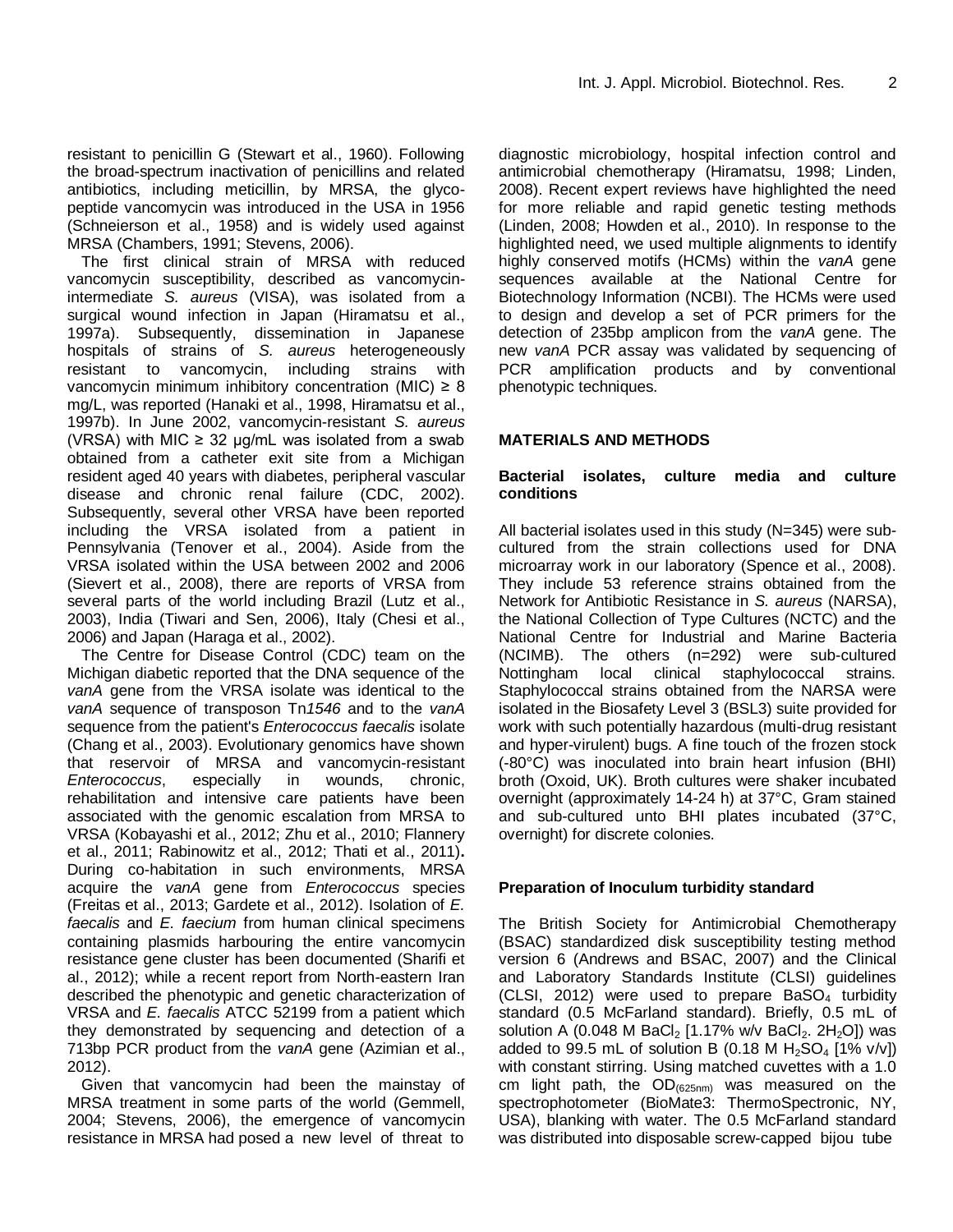(Sterilin, UK) of the same size and volume as those to be used for matching the direct colony suspensions. The tubes were labelled with the date of preparation and the expiry date which is six months from the date of preparation, sealed tightly to prevent loss by evaporation and stored at room temperature protected from light. Before use, the inoculum standard was vigorously agitated on a vortex mixer and the absorbance was read to ensure stability.

## **Preparation of standardized bacterial inoculum**

Using the 0.5 McFarland standard as a guide, a standardized bacterial inoculum was prepared by the direct colony suspension method (Collee et al., 1996) as approved by the BSAC and CLSI. From BHI plate, 4 discrete colonies were re-suspended in sterile distilled water to equivalence of 0.5 McFarland standard and maintained briefly on a shaker incubator at 35°C to homogenize. The bacterial density which gave an  $OD_{(625nm)}$  equivalent to that of 0.5 McFarland standard is referred to as the standardised inoculum. The standardised inoculum was used within 15 min for diverse applications including antibiotic susceptibility testing (AST) and for PCR.

# **Design of PCR primers**

The primer design strategy is detailed in an unpublished doctoral thesis (Okolie, 2009). Briefly, all published *vanA* nucleotide sequences were sourced from the NCBI and used for multiple alignments in the clustalW suite [\(www.ebi.ac.uk/tools/clustalW\)](www.ebi.ac.uk/tools/clustalW). Common subsequences were located manually as described elsewhere (Mount, 2004). Following identity search by BLAST [\(www.ncbi.nlm.nih.gov/BLAST/\)](www.ncbi.nlm.nih.gov/BLAST/), the primers were purchased from Sigma (Sigma Genosys, Cambridge, UK) whose **DNA** calculator [\(www.sigma](www.sigma-genosys.com/calc/DNACalc.asp)[genosys.com/calc/DNACalc.asp\)](www.sigma-genosys.com/calc/DNACalc.asp) was used to weight the oligo sequences.

### **Detection of bacterial DNA using the new** *vanA* **PCR assay**

Extraction of bacterial DNA was performed by a simple heat method (Okolie, 2009). Briefly, standardized bacterial suspension (0.5 mL) was heated for 10 min at 98°C. Following centrifugation (13000 g, 20 s), the supernatant was used as template DNA for PCR amplification on an Eppendorfmastercycler (Eppendorf, Hamburg, Germany). The cycling conditions were described elsewhere (Nakagawa et al., 2005) with some modifications. Briefly, an initial single cycle for 4 min at

94°C was followed by 40 cycles consisting of 15 s at 94°C and 10 s at 60°C with a final polymerisation at 72°C for 1 min and cooling at 8°C before gel electrophoresis. PCR optimization was performed as described elsewhere (McPherson and Moller, 2006; Sahdev et al., 2007). PCR products were resolved by horizontal submarine electrophoresis (Bio-Rad, USA) at 200 V for 30 min in Agarose gel (2%) containing ethidium bromide (0.5 μg/mL), visualized using UV-transilluminator (UVP, Cambridge, UK) and the gel images were captured with the associated VisionWorks™software.

### **Nucleotide sequencing and genotypic identity of PCR products**

PCR products were purified from Agarose gels using GenElute™ according to the manufacturer (Sigma, UK). Sequencing reactions were prepared following the Applied BiosystemsBigDye<sup>™</sup>protocol. Sequencing was performed on a Prism 310 Genetic analyser (Abbott Laboratories, USA). Identity of the sequence data obtained was analysed by BLAST.

### **Phenotypic bacteriological tests used to support gene detection assays**

Except otherwise indicated, all media and reagents used for bacteriological work were supplied by the UK dehydrated bacteriological media supplier (Oxoid, Basingstoke, UK). Following growth on BHI plates to obtain discrete colonies, 10 mL of BHI broth was inoculated with four discrete colonies homogenously emulsified in the broth. The broth was incubated to a heavy growth (8 h) for Gram stain (identification). A standardized 0.5 MacFarland inoculum was made by diluting the heavily grown suspension and used for inoculation of a tube coagulase test and for antibiotic susceptibility tests by vancomycin agar screen (VAS) and disk diffusion (DD).

Visual analogue scale (VAS) test was performed according to CLSI recommendations (CLSI, 2012). Briefly, autoclaved BHI agar was allowed to cool down to 50°C in the water bath. Vancomycin supplement from Oxoid was incorporated to a concentration of 6.0 μg/mL. Four plates were inoculated per test sample to provide duplicate plates for the two temperature zones (30 and  $35^{\circ}$ C). To obtain an inoculum with 10<sup>4</sup> CFU, the standardized inoculum (10 μL) was diluted into 900μL of sterile normal saline. VAS plates were then inoculated with a 10 μL drop of the diluted inoculum by using a micropipette to deliver onto the agar surface, spotting an area of 10 to 15 mm at the centre of the VAS test plate. All plates were incubated for 24 h. As soon as they were inoculated, one set of duplicate plates were incubated at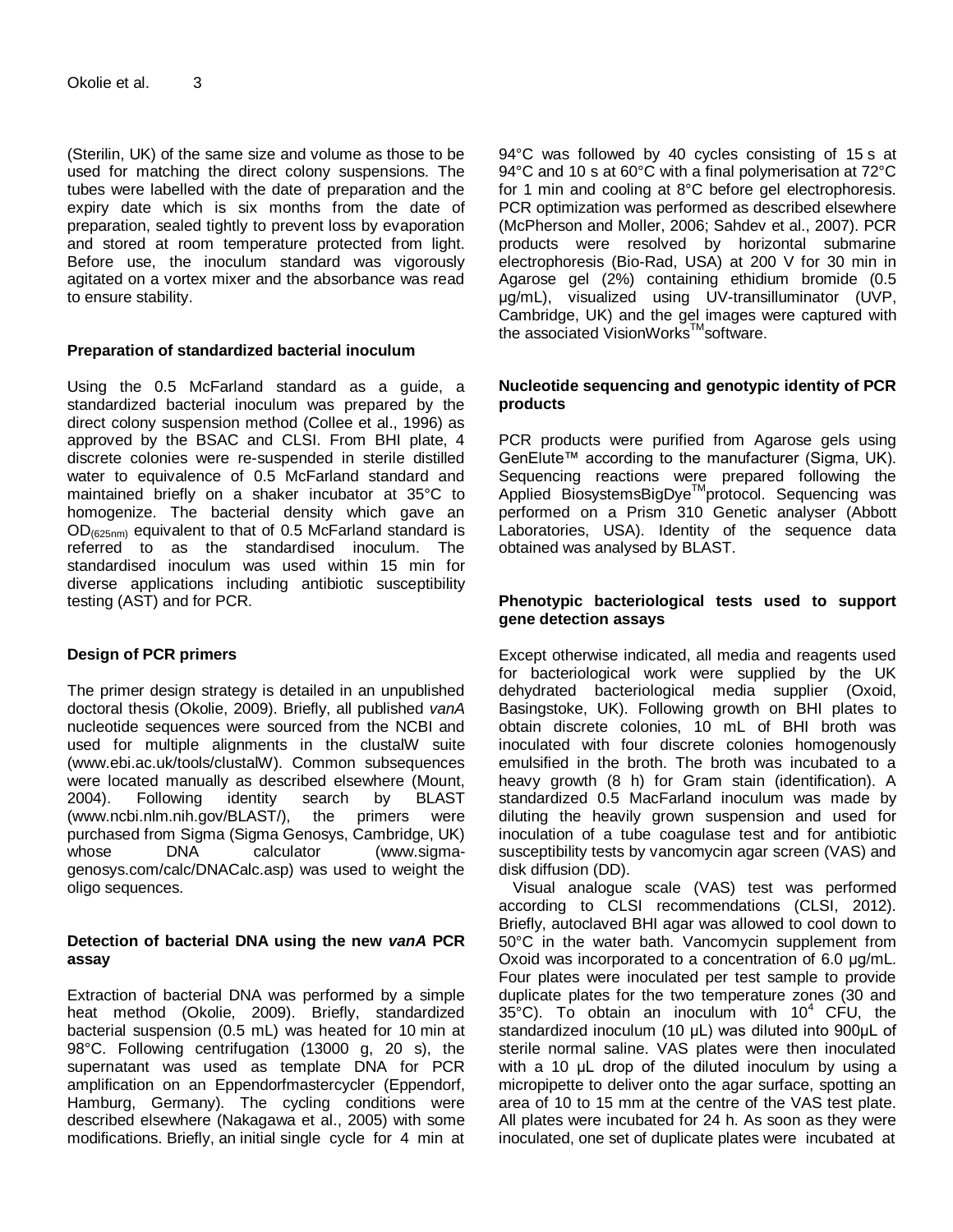30°C, while the second set of duplicate plates were incubated at 35°C. VAS test plates were examined carefully for evidence of small colonies (>1 colony) or a film of growth, suggesting reduced susceptibility to vancomycin.

Disk diffusion (DD) tests of oxacillin (1 μg), cefoxitin (30μg) and vancomycin (5 μg) were performed using the disk diffusion method of Kirby-Bauer according to the version 4 of the BSAC standardized disc susceptibility testing (Andrews and BSAC, 2007). Briefly, Mueller-Hinton agar plates were overlaid with the standardized inoculum of the test strain and incubated (24 h, 35°C). The inhibition zone diameters were measured and interpreted accordingly.

#### **Determination of the sensitivity of the novel** *vanA* **PCR by limiting dilution method**

The sensitivity (also called the limit of detection, LoD) was determined by limiting dilution experiments (dilutionto-extinction) as described in detail elsewhere (Okolie, 2009). Briefly, ten-fold serial dilutions were performed on the standardized inoculum and were used to inoculate BHI plates. For each dilution tested, 10 μL volume of bacterial inoculum was inoculated onto quadruplicate BHI plates. Colonies were counted after 24 h of incubation at 37°C and the mean of the quadruplicate was recorded. PCR tubes were inoculated with the same 10 µL volumes used to inoculate the plates. The lowest bacterial concentration whose PCR product gave a clear band on the Agarose gel was recorded as the sensitivity or LoD of the PCR assay.

#### **Validation of the novel** *vanA* **PCR assay on previously characterized strains**

The reliability of the new *vanA* PCR assay to detect the appropriate DNA sequence was tested by using previously characterized staphylococcal strains, 345 in number, as sources of DNA template. Reference staphylococcal isolates (n=53), including the 3 VRSA strains from NARSA, were first used to validate the novel *vanA* PCR assay. Further validation was performed on randomly selected Nottingham local clinical isolates (n=292) collected in the Nottingham area during the period from August 2003 to December 2004 and stored the laboratory (Spence et al., 2008). Validation of the new *vanA* PCR assay was conducted blindly. Without disclosing their genotypic and phenotypic properties, the new *vanA* PCR was used to test frozen stocks numerically identified as RSS001, RSS002, RSS007, etc. After testing, the results were compared against the Queen's Medical Centre (QMC) previous characterization data.

## **RESULTS AND DISCUSSION**

#### **Bioinformatics workup and oligo-design selects a 235bp set of** *vanA* **primers**

Bioinformatics analysis resulted to the selection of primers for the amplification of a 235bp region from the *vanA* gene; forward sequence (vanA-F: AAGACTGCACGTTCAGGCTC) and the reverse sequence (vanA-R: GCTCGACTTCCTGATGAATACG). The 235bp marker selected for detection of the *vanA* gene following multiple alignments yielded very good results: No loss of amplification product and spurious amplification products. By using all of the *vanA* nucleotide sequences available at the NCBI at the time of design, we have offered the primers the highest chance of continuously being useful. The supplier's DNA calculator is user friendly and we believe it is highly valuable for successful oligo-design.

#### **New** *vanA* **PCR assay validated by information on reference strains**

The three VRSA strains previously characterized by NARSA, namely VRS1, VRS2 and VRS3, all tested *vanA*-positive by the new *vanA* PCR assay (Figure 1). Expectedly, the VRSA strains were all resistant to vancomycin by both the VAS and the DD methods. The genetic and phenotypic information available on the reference strains uphold the validity of the new *vanA* PCR in its capacity to detect the *S. aureus vanA* gene reliably (Table 1). Thus the *vanA* PCR has a positive predictive value of 100% (100% PPV). The remaining 50 reference staphylococcal strains from NARSA, NCTC and NCIMB were *vanA*-negative by the new PCR assay and susceptible to vancomycin by VAS and DD, which was 100% negative predictive value (100% NPV). The new *vanA* PCR assay did not generate false positive nor false negative results. Also, we did not encounter invalid (indeterminate) results. Invalid test results are a major cause of high turnover of approvals and withdrawals of molecular diagnostics (MDx) assays by Food and Drug Administration.

### **Success of the oligo-design strategy for the new**  *vanA* **PCR assay supports the recent move towards metagenomics**

One of the major challenges against the application of MDx to MRSA was that most of the assays were designed on one genome sequence. Single genome designs are ideal for gene cloning whereby only one genome needs be cloned from. In the case of MDx the outcomes of single - genome oligonucleotides were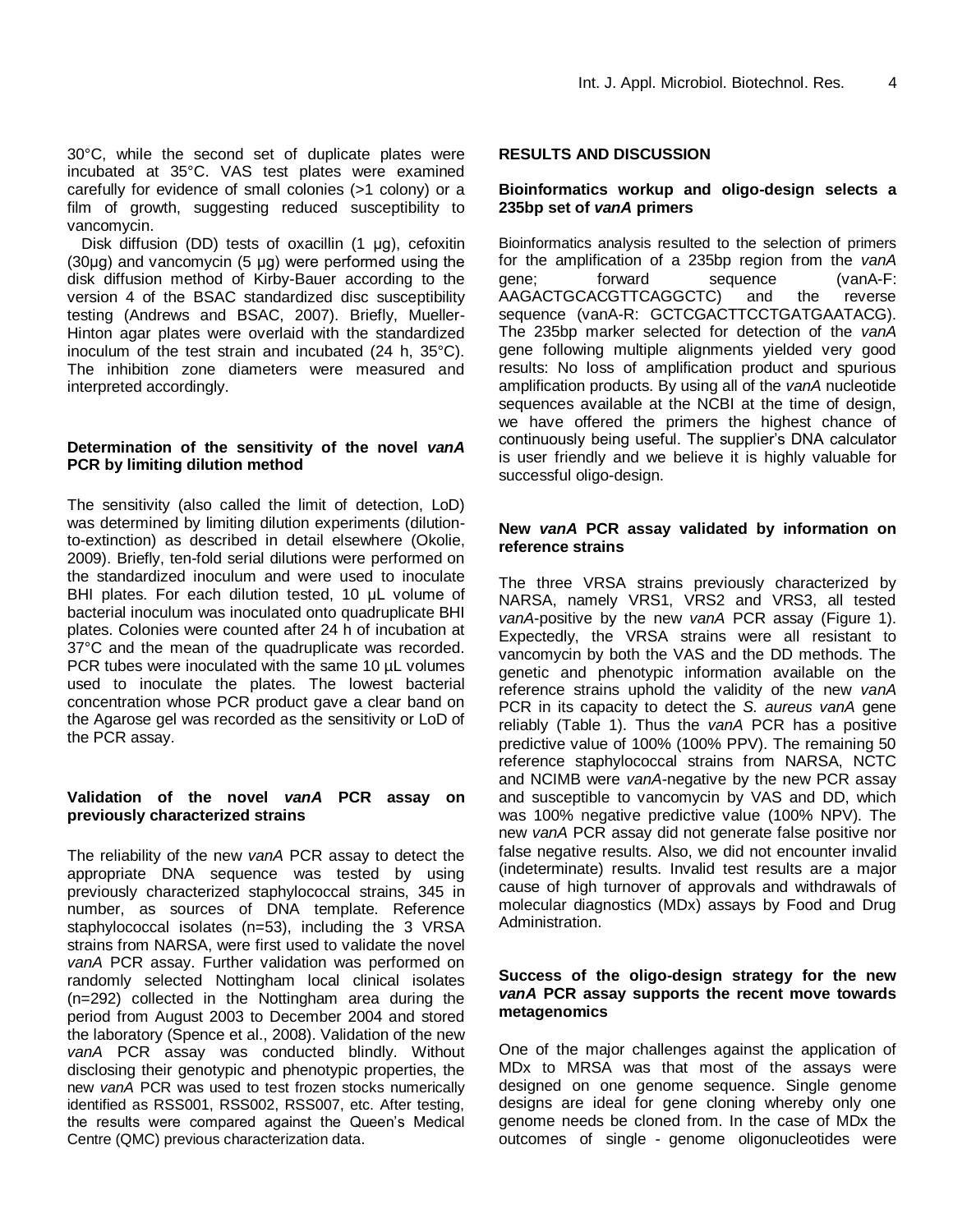

**Figure 1. Specific amplification of 235bp from the** *vanA* **gene of VRSA.** 100bp DNA Marker (Lane L), MSSA strain Sanger 476 (Lane 1), VRSA strain VRS 1 (Lane 2), VRSA strain VRS 2 (Lane 3), VRSA strain VRS 3 (Lane 4).

**Table 1.** Reference staphylococcal strains (n=53) from standard supplies and the results obtained on testing them using the new *vanA* PCR assay.

| S/N            | Isolate identity <sup>a</sup> | Nomenclature<br>(species level) <sup>b</sup> | <b>Source</b> | Information at Source <sup>c</sup> |           | Experimental results <sup>d</sup> |           |
|----------------|-------------------------------|----------------------------------------------|---------------|------------------------------------|-----------|-----------------------------------|-----------|
|                |                               |                                              |               | Phenotype                          | vanA gene | Phenotype                         | vanA gene |
| 1              | NRS1                          | S. aureus                                    | <b>NARSA</b>  | $\mathbf S$                        |           | $\mathsf S$                       |           |
| 2              | <b>NRS102</b>                 | S. aureus                                    | <b>NARSA</b>  | S                                  |           | $\mathsf S$                       |           |
| 3              | <b>NRS103</b>                 | S. aureus                                    | <b>NARSA</b>  | S                                  |           | S                                 |           |
| 4              | <b>NRS110</b>                 | S. aureus                                    | <b>NARSA</b>  | S                                  |           | S                                 |           |
| 5              | <b>NRS111</b>                 | S. aureus                                    | <b>NARSA</b>  | S                                  |           | $\mathsf S$                       |           |
| 6              | <b>NRS112</b>                 | S. aureus                                    | <b>NARSA</b>  | S                                  |           | S                                 |           |
| $\overline{7}$ | <b>NRS113</b>                 | S. aureus                                    | <b>NARSA</b>  | $\mathbf S$                        |           | $\mathsf S$                       |           |
| 8              | <b>NRS114</b>                 | S. aureus                                    | <b>NARSA</b>  | S                                  |           | S                                 |           |
| 9              | <b>NRS123</b>                 | S. aureus                                    | <b>NARSA</b>  | S                                  |           | $\mathsf S$                       |           |
| 10             | <b>NRS13</b>                  | S. aureus                                    | <b>NARSA</b>  | S                                  |           | S                                 |           |
| 11             | <b>NRS147</b>                 | S. aureus                                    | <b>NARSA</b>  | S                                  |           | $\mathsf S$                       |           |
| 12             | <b>NRS149</b>                 | S. aureus                                    | <b>NARSA</b>  | S                                  |           | $\mathsf S$                       |           |
| 13             | <b>NRS153</b>                 | S. aureus                                    | <b>NARSA</b>  | S                                  |           | S                                 |           |
| 14             | <b>NRS157</b>                 | S. aureus                                    | <b>NARSA</b>  | S                                  |           | $\mathsf S$                       |           |
| 15             | <b>NRS158</b>                 | S. aureus                                    | <b>NARSA</b>  | $\mathbf S$                        |           | $\mathsf S$                       |           |
| 16             | <b>NRS162</b>                 | S. aureus                                    | <b>NARSA</b>  | S                                  |           | S                                 |           |
| 17             | <b>NRS164</b>                 | S. aureus                                    | <b>NARSA</b>  | S                                  |           | $\mathsf S$                       |           |
| 18             | <b>NRS165</b>                 | S. aureus                                    | <b>NARSA</b>  | S                                  |           | S                                 |           |
| 19             | <b>NRS167</b>                 | S. aureus                                    | <b>NARSA</b>  | S                                  |           | $\mathbf S$                       |           |
| 20             | <b>NRS170</b>                 | S. aureus                                    | <b>NARSA</b>  | $\mathbf S$                        |           | $\mathsf S$                       |           |
| 21             | <b>NRS171</b>                 | S. aureus                                    | <b>NARSA</b>  | S                                  |           | S                                 |           |
| 22             | <b>NRS172</b>                 | S. aureus                                    | <b>NARSA</b>  | S                                  |           | $\mathsf S$                       |           |
| 23             | <b>NRS176</b>                 | S. aureus                                    | <b>NARSA</b>  | S                                  |           | S                                 |           |
| 24             | <b>NRS179</b>                 | S. aureus                                    | <b>NARSA</b>  | S                                  |           | $\mathsf S$                       |           |
| 25             | <b>NRS182</b>                 | S. aureus                                    | <b>NARSA</b>  | S                                  |           | $\mathsf S$                       |           |
| 26             | <b>NRS185</b>                 | S. aureus                                    | <b>NARSA</b>  | S                                  |           | $\mathsf S$                       |           |
| 27             | <b>NRS188</b>                 | S. aureus                                    | <b>NARSA</b>  | S                                  |           | $\mathsf S$                       |           |
| 28             | <b>NRS191</b>                 | S. aureus                                    | <b>NARSA</b>  | S                                  |           | S                                 |           |
| 29             | <b>NRS192</b>                 | S. aureus                                    | <b>NARSA</b>  | S                                  |           | S                                 |           |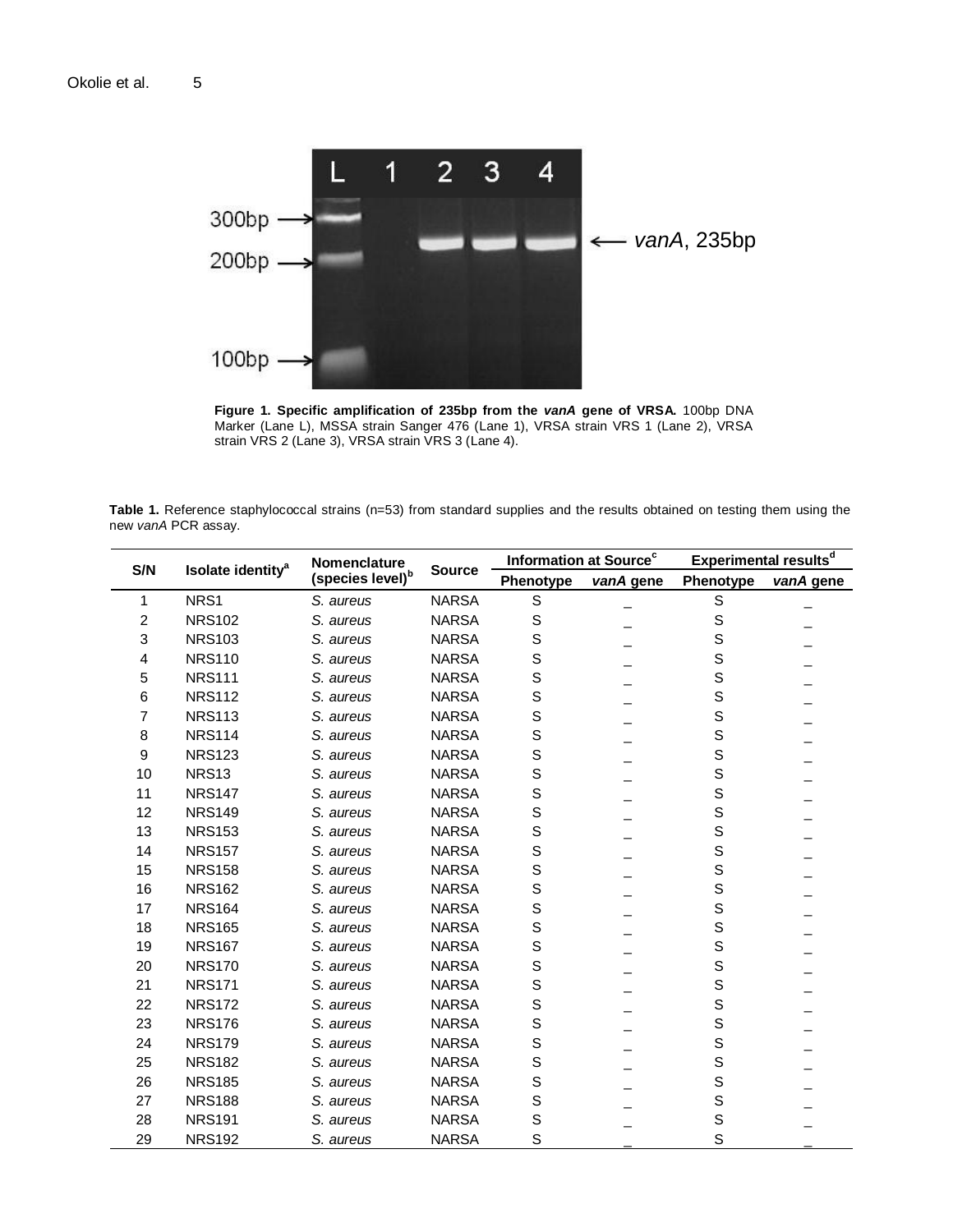| S/N |                               | Nomenclature                 | <b>Source</b> | Information at Source <sup>c</sup> |           | Our experimental results <sup>d</sup> |           |
|-----|-------------------------------|------------------------------|---------------|------------------------------------|-----------|---------------------------------------|-----------|
|     | Isolate Identity <sup>a</sup> | (species level) <sup>b</sup> |               | Phenotype                          | vanA gene | Phenotype                             | vanA gene |
| 30  | <b>NRS194</b>                 | S. aureus                    | <b>NARSA</b>  | S                                  |           | S                                     |           |
| 31  | <b>NRS227</b>                 | S. aureus                    | <b>NARSA</b>  | S                                  |           | S                                     |           |
| 32  | <b>NRS229</b>                 | S. aureus                    | <b>NARSA</b>  | S                                  |           | S                                     |           |
| 33  | <b>NRS231</b>                 | S. aureus                    | <b>NARSA</b>  | S                                  |           | S                                     |           |
| 34  | <b>NRS233</b>                 | S. aureus                    | <b>NARSA</b>  | S                                  |           | S                                     |           |
| 35  | <b>NRS244</b>                 | S. aureus                    | <b>NARSA</b>  | S                                  |           | S                                     |           |
| 36  | <b>NRS248</b>                 | S. aureus                    | <b>NARSA</b>  | S                                  |           | S                                     |           |
| 37  | <b>NRS249</b>                 | S. aureus                    | <b>NARSA</b>  | S                                  |           | S                                     |           |
| 38  | <b>NRS255</b>                 | S. aureus                    | <b>NARSA</b>  | S                                  |           | S                                     |           |
| 39  | <b>NRS260</b>                 | S. aureus                    | <b>NARSA</b>  | S                                  |           | S                                     |           |
| 40  | <b>NRS265</b>                 | S. aureus                    | <b>NARSA</b>  | S                                  |           | S                                     |           |
| 41  | <b>NRS70</b>                  | S. aureus                    | <b>NARSA</b>  | S                                  |           | S                                     |           |
| 42  | <b>NRS71</b>                  | S. aureus                    | <b>NARSA</b>  | S                                  |           | S                                     |           |
| 43  | <b>NRS72</b>                  | S. aureus                    | <b>NARSA</b>  | S                                  |           | S                                     |           |
| 44  | NRS8                          | S. epidermidis               | <b>NARSA</b>  | S                                  |           | S                                     |           |
| 45  | NRS9                          | S. haemolyticus              | <b>NARSA</b>  | S                                  |           | S                                     |           |
| 46  | <b>NRS69</b>                  | S. haemolyticus              | <b>NARSA</b>  | S                                  |           | S                                     |           |
| 47  | VRS1                          | S. aureus                    | <b>NARSA</b>  | R                                  | +         | R                                     | $\ddot{}$ |
| 48  | VRS <sub>2</sub>              | S. aureus                    | <b>NARSA</b>  | R                                  | +         | R                                     | $\ddot{}$ |
| 49  | VRS3                          | S. aureus                    | <b>NARSA</b>  | R                                  | +         | R                                     | +         |
| 50  | <b>NCTC12217</b>              | S. lugdunensis               | <b>NCTC</b>   | <b>NA</b>                          | <b>NA</b> | S                                     |           |
| 51  | <b>NCTC11042</b>              | S. haemolyticus              | <b>NCTC</b>   | <b>NA</b>                          | <b>NA</b> | S                                     |           |
| 52  | NCIMB9993                     | S. epidermidis               | <b>NCIMB</b>  | <b>NA</b>                          | <b>NA</b> | S                                     |           |
| 53  | <b>NCIMB700787</b>            | S. capitis                   | <b>NCIMB</b>  | <b>NA</b>                          | <b>NA</b> | S                                     |           |

**Table 1.**Continued.

a,Identity of isolate by type culture supplier; <sup>b</sup>, species were identified to species level by supplier; <sup>c</sup>, NA=information not available at source;  $d$ , phenotype and gene detection results obtained in this study.

unfortunately very poor. Like meticillin in the history of penicillins, most of those single-genome-inspired designs were finished and being useful long before they arrived at the market. MDx assay designers need to take into consideration that a diagnostic assay designed on a given genome in one part of the world will surely need to be applied to detect sequence(s) from other genomes elsewhere. Obviously, the cost of testing large numbers of isolates is huge, but the end user wants to see an assay that generates the appropriate amplification products or signals. One cannot predict what genomes would be tested in far distant places. Therefore, the MDx assay designer would be better off using as many genomes as possible from as far and near as possible. One key contribution the metagenomics projects are likely to achieve would be that of making metagenomic data available for design and development of MDx assays. Use of multiple alignments from metagenomic data will empower more reliable sequence detection even in the face of emerging genomes. This is one of the ways to stay ahead of genome evolution. More accurate diagnostics will in turn inform more effective treatments.

#### **New** *vanA***PCR assay runs on optimized PCR factors**

The optimal factors upon which the new *vanA* PCR runs currently are summarized (Table 2). The outcome of every diagnostic assay revolves around the optimization of the assay factors. Primers, dNTPs, DNA template concentration, thermo-polymerase buffer and Taq DNA polymerase were optimised to determine the optimal concentrations which generated a clearly detectable amplification product in the new *vanA* PCR assay. Optimization of PCR was a major area of research during the early days of PCR. Following its advent, the PCR process had seen several modifications and applications even in terms of the cyclers and associated materials and methodologies, including the optimization of PCR experiments.

As the PCR process extended from Cetus and Roche to several other research and development firms, a lot of improvement and optimization have been enabled. For example, the protocol for oil-overlay thermo-cyclers has been (or almost) overtaken by the heated-lid models which we used for this assay. Early researchers of PCR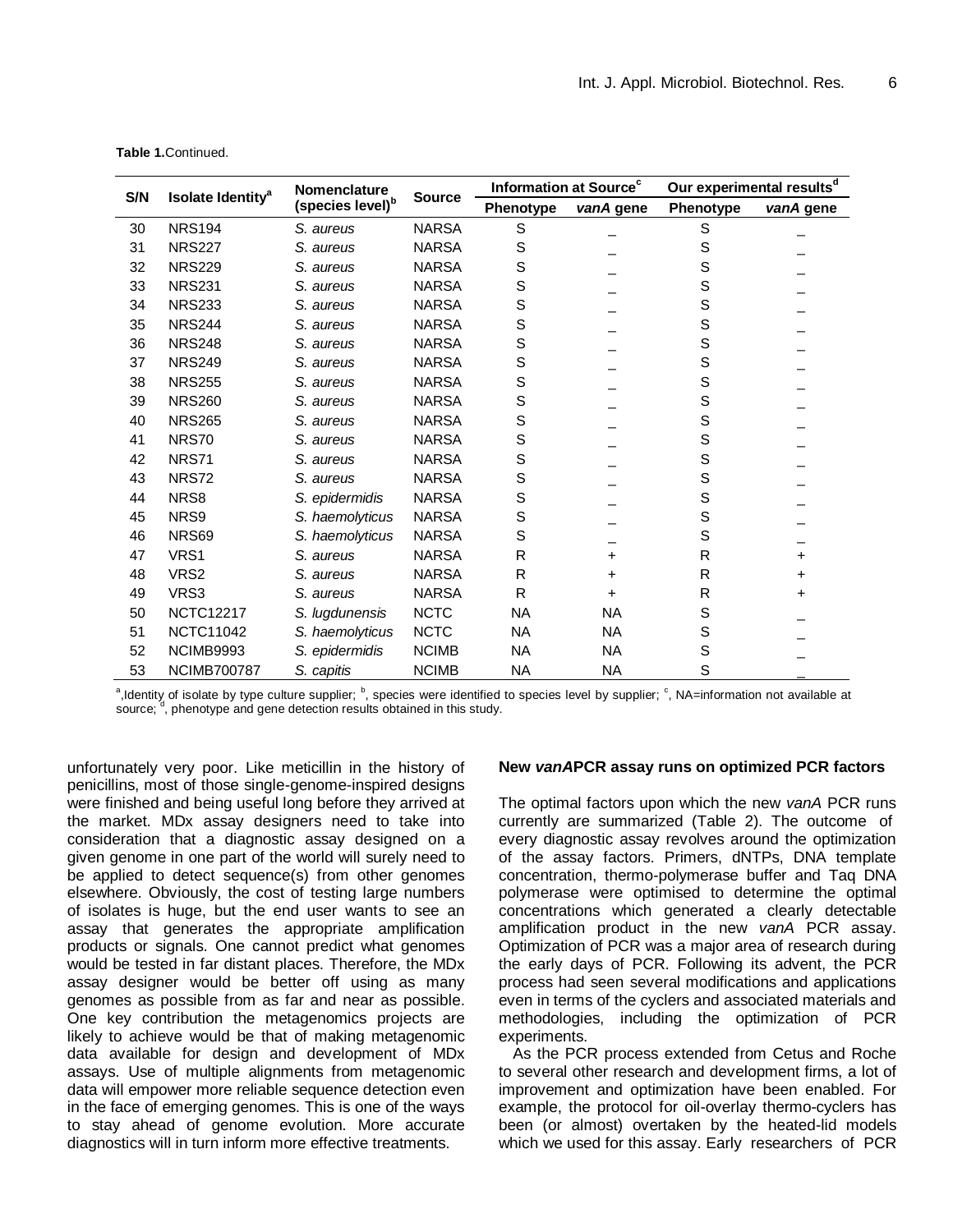**Table 2.** Summary of optimised PCR factors for the new *vanA* PCR assay.

| Optimal value or concentration                                                                                                              |
|---------------------------------------------------------------------------------------------------------------------------------------------|
| $0.75 \text{ uM}$                                                                                                                           |
| $0.500$ mM                                                                                                                                  |
| 10.0 U(NEB)                                                                                                                                 |
| 5 µL amounting to 20 mM Tris-HCl, 10 mM ( $NH_4$ ) <sub>2</sub> SO <sub>4</sub> 10 mM KCl, 2 mM MgSO <sub>4</sub> .<br>$0.1\%$ Triton X-100 |
| $90 \text{ min}$                                                                                                                            |
| Hot-start applied                                                                                                                           |
|                                                                                                                                             |

<sup>a</sup>, Experimental laboratory maintains controlled temperature, usually ~25°C.

optimization highlighted the influence on the fidelity of PCR by PCR factors including dNTP concentration, denaturation time and temperature, stringent annealing temperatures and magnesium chloride concentration (Tindall and Kunkel, 1988; Harris and Jones, 1997). It is no longer necessary to measure each component of the PCR thermopol buffer (Mg<sup>++</sup>, Cl, SO4<sup>--</sup>, Tris, etc) as they now come (already made) alongside DNA polymerases. Roche even makes it easier by supplying  $MgCl<sub>2</sub>$  along with *Taq* DNA polymerase and MgSO<sup>4</sup> with *Pwo* DNA polymerase.

Even the temperature regime has recently changed. Whereas, early PCR users were conversant with the three temperature-dependent steps of DNA denaturation, primer-template annealing and DNA synthesis by a thermostable DNA polymerase (Rychlik et al., 1990), while the new *vanA* PCR assay runs on the two temperature-driven steps recently reported for real-time PCR systems (Deurenberg et al., 2004; Nakagawa et al., 2005). Several diverse applications of PCR had been developed across all disciplines of life sciences research, and no single protocol had proven appropriate for all situations (Harris and Jones, 1997), hence the list of factors influencing PCR would never be complete (Markoulatos et al., 2002).

#### **Speed of the new** *vanA* **PCR assay**

Following optimization, the new *vanA* PCR completes cycling in 55 min. The total time from sample preparation to gel documentation, also called the turn-around time (TAT), was 2.5 h. This is very reasonable compared with ≥ 24 h required to identify staphylococcal vancomycin resistance following the isolation of Gram-positive cocci (GPC) in clusters. Though there is yet no commercial PCR-based assay for the detection of *vanA* gene in *S. aureus*, TAT of 2.5 h compares favourably with many commercial assays for *mecA* gene which encodes staphylococcal methicillin resistance. Diagnostic speed is especially important in blood cultures where the finding of GPC in clusters from positive blood cultures has become

a source for concern to infection control epidemiologists as well as for clinical anti-staphylococcal therapy teams. We hope this speed will be of help for all the teams concerned.

#### **Sensitivity of the new** *vanA* **PCR assay**

The sensitivity (or LoD) of the new *vanA* PCR assay was found to be 1 CFU by limiting dilution. So long as the template DNA was applied into the PCR, even if it was only one CFU, it was amplified. Scientific literatures show a wide variation in the LoD of PCR assays. It is not uncommon to find more sensitive PCR assays than the new *vanA* PCR, especially with real-time PCR assays, in which some of which have LoD of less than 1 CFU (Nakagawa et al., 2005). Some other PCR assays are less sensitive having LoD values of ≥10 CFU (Becker et al., 1998). Sensitivity remains one of the virtues of PCR as it is able to detect very small amounts of input DNA.

#### **Three phenotypic patterns of staphylococcal resistance to vancomycin observed**

Following the performance and interpretation of the AST according to CLSI and BSAC guidelines for vancomycin by DD method, three phenotypic patterns emerged. The typical vancomycin susceptible meticillin susceptible (VSMS) phenotype is marked by clear zone of inhibition surrounding the three disks (vancomycin, oxacillin and cefoxitin) used in this study. As exemplified by *S. aureus* strain Sanger 476, all VSMS yielded no PCR amplification product when tested with the new *vanA* PCR assay (Figure 1 Lane 2). MSSAs generally fall into this group.

Another group of vancomycin susceptible staphylococci which also yielded no amplification product by the new *vanA* PCR is the vancomycin susceptible meticillin resistant (VSMR) phenotype. This group has most MRSA currently circulating in the world, and have been menacing anti-staphylococcal therapy since the advent of meticillin. *S. aureus* strains which are VSMR constitute the immediate predecessors of VRSAs (Gardete et al.,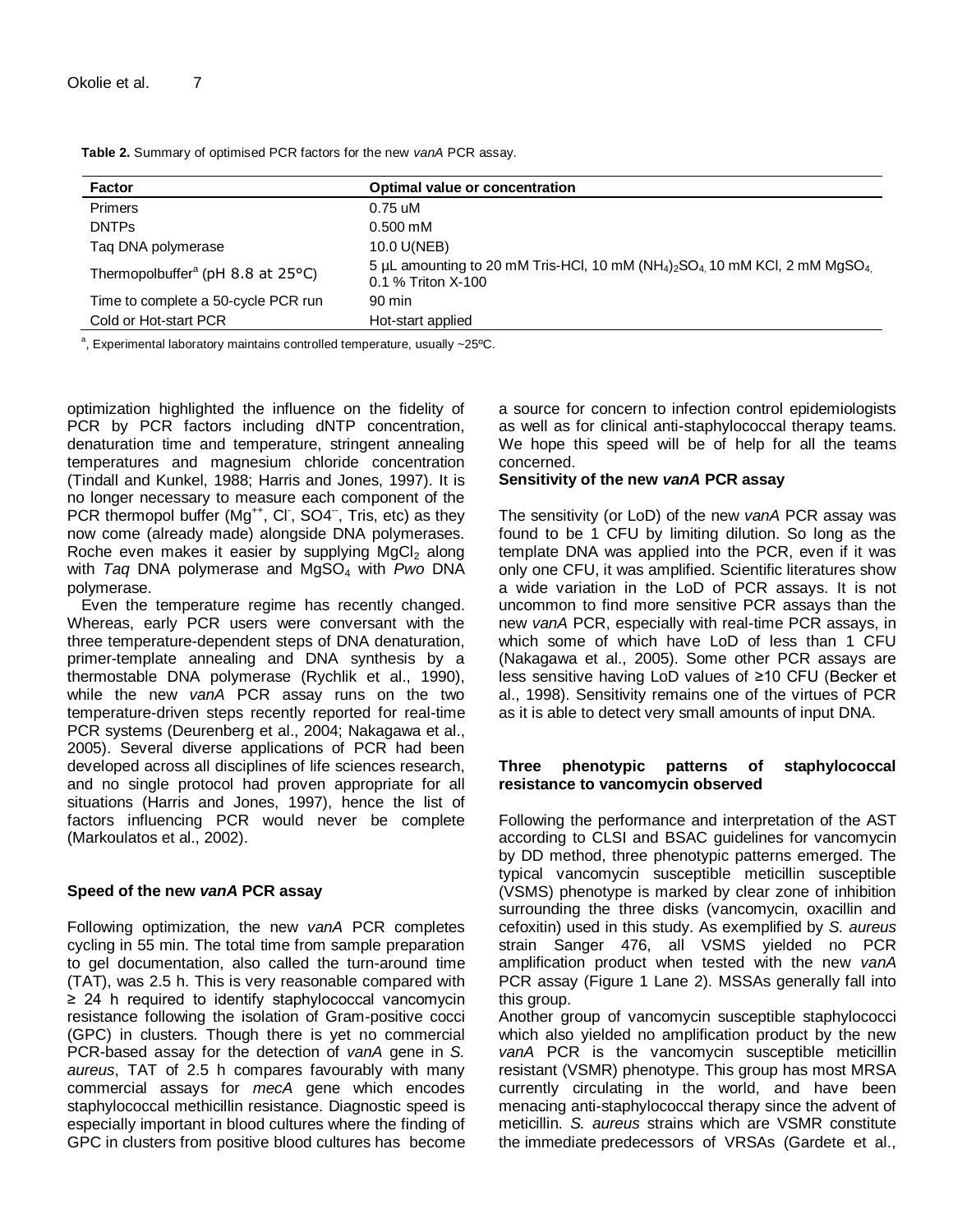2012).

The three VRSA strains from NARSA belong to a third group. They harbour the *vanA* gene and are phenotypically vancomycin resistant thus completely different from the two vancomycin susceptible groups. They uniformly tested positive for *vanA* by the new PCR assay (Figure 1, Lanes 2, 3 and 4) and showed the vancomycin resistant meticillin resistant (VRMR) phenotype. This group constitute a heightened threat to anti-staphylococcal therapy. Recent reviews highlighted the identification of the genetic capacity for vancomycin resistance in the staphylococci as a current need (Winstanley and Courvalin, 2011), in response to which we developed this assay.

Following on the identification of the need for rapid detection of the genetic capacity for vancomycin resistance, several laboratories have proffered DNAbased diagnostic solutions to the emerging menace of VRSA. In India, there were staphylococcal isolates from which the *mecA* gene was detected by PCR and which expressed vancomycin resistance phenotypically, but detection of *vanA* and *vanB* genes by PCR was not possible (Tiwari and Sen, 2006). However, another research group from India reported what they believed was the first *S. aureus* isolates from India having both phenotypic and genetic confirmation of vancomycinresistance by PCR amplification of a *vanHAX*analogue (Saha et al., 2008).

In the expression of vancomycin resistance phenotype among Gram-positive bacteria, there are reports of detection of *vanAB* from enterococci (Sloan et al., 2004). However, the VRSA Investigative Team at CDC reported that PCR assays for vancomycin-resistant loci revealed only *vanA* (Chang et al., 2003; Sievert et al., 2008), thus upholding the centrality of the *vanA* gene, rather than the entire vancomycin resistance genetic island, in the mechanism of staphylococcal vancomycin resistance.

### **VRSA was not found in Nottingham local clinical isolates of August 2003-December 2004**

VAS and DD phenotypic tests showed no expression of the vancomycin resistance phenotype among the Nottingham local strains and the 235bp marker for *vanA* gene was not detected, thus conferring a 100% negative predictive value (100% NPV) on the new *vanA* PCR assay. These findings strongly support the previous characterization data by QMC microbiology laboratory. These findings are also in agreement with the national staphylococcal vancomycin resistance data which showed that vancomycin resistance was not a problem in the UK at the time (Gemmell, 2004). The concordance between gene detection and phenotypic test results further establish the capacity of the novel *vanA* PCR assay to reliably confirm or rule out the genetic capacity

for vancomycin resistance in a population of staphylococci. Our finding of concordance between PCR detection of *vanA* gene and phenotypic demonstration of staphylococcal vancomycin resistance is particularly important as recent publications have highlighted on the significance of finding Gram-positive cocci in clusters in blood cultures (Sogaard et al., 2007).

## **Overall performance, applicability and limitations of the new** *vanA* **PCR assay**

The gene detection results obtained from applying the new *vanA* PCR assay corroborate the phenotypic data for the vancomycin susceptible and for the vancomycin resistant strains with 100% PPV and 100% NPV. The *vanA* primer pair detected the presence of the *vanA* gene from the genomic DNA of all the 3 (100%) *S. aureus* strains previously characterized as VRSA by NARSA. Such agreement between gene detection using the new *vanA* PCR assay and the phenotypic tests establishes the reliability of the new *vanA* PCR assay to identify *vanA*-encoded staphylococcal vancomycin resistance.

The sensitivity, speed and specificity attributes suggest that the new *vanA* PCR assay is readily adaptable for use in a routine diagnostic microbiology laboratory. With a LoD of 1 CFU, the sensitivity of the new *vanA* PCR assay makes sense in that it can be relied upon to detect as low as one CFU of *vanA* in a 40 µL PCR. The ability to speedily detect the *vanA* marker with very high specificity by application of the novel *vanA* PCR assay will allow for timely and properly guided institution of therapy and infection control measures much earlier than would be possible by application of conventional microbiological culture-based assays. Thus, our work is a positive response to the recent suggestions that DNA-based rapid diagnostic testing methods could markedly enhance therapy and infection control (Bootsma et al., 2006).

However, the new *vanA* PCR assay is not without limitation. It has been recently suggested that real-time PCR would be a more rapid diagnostic technology in the microbiology laboratory (Molenkamp et al., 2007). The cycling time of 55 min is a success. Compared with realtime PCR assays, one major limitation of the new *vanA* PCR is the time needed to resolve the PCR amplification products in Agarose gel electrophoresis. Considering the slim budget of some laboratories, especially in the developing countries, it is financially impossible at the moment for them to acquire super diagnostic machines for real-time PCR, mass spectrometry and nextgeneration sequencing. Therefore, this assay will find great application in the diagnostic microbiology of the developing world with tight budgets. Laboratories with fatter budgets can always increase on the speed of the new *vanA* PCR assay by use of appropriate fluorescent probe. That will exclude the gel resolution step, possibly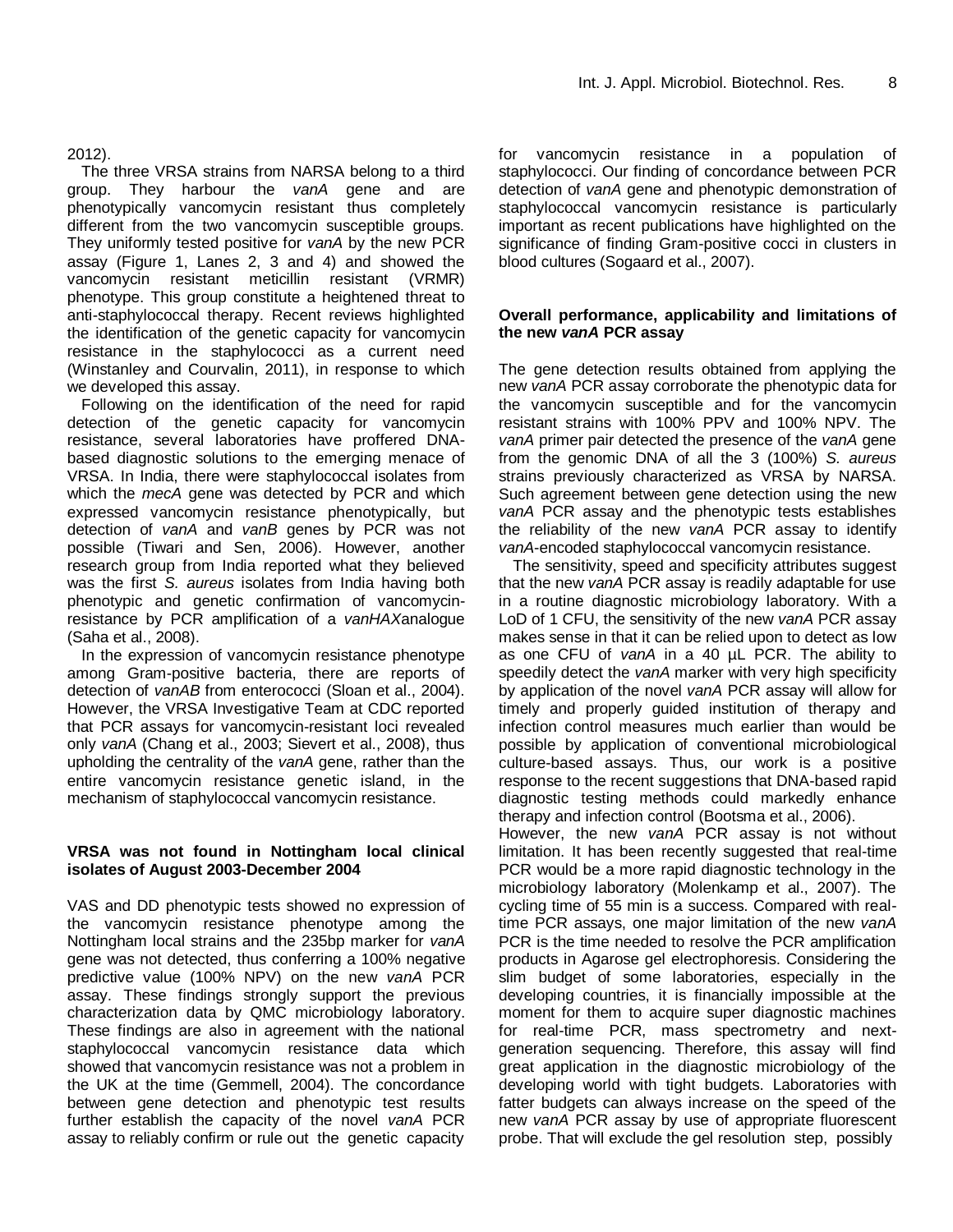yielding reasonable time gains. Thus the speed limitation of the new *vanA* PCR assay is easily surmountable.

Taken together, we are happy with the performance of the new *vanA* PCR assay. We commend the NCBI, the EBI and their Japanese counterparts for their huge success in providing publicly available genomic information and tools for manipulation of genomic data.

#### **ACKNOWLEDGEMENTS**

Charles Emeka Okolie gratefully thank Dr. Harry Hoffmann Abruquah and his wife Mrs Nana Aquah Abruquah (Kwame Nkrumah University of Science and Technology) for proof-reading and making very helpful remarks on his PhD thesis and on the manuscript. All the staphylococcal strains used in this study were subcultured from Dr. Richard Spence's collection. For their support of his PhD, Charles Emeka Okolie is grateful to his friends and family as well as the University of Nottingham.

#### **REFERENCES**

- Andrews J. M. & BSAC Working Party on Susceptibility Testing (2007). BSAC standardized disc susceptibility testing method (version 6). J Antimicrob. Chemother. 60:20-41.
- Azimian A., Havaei S. A., Fazeli H., Naderi M., Ghazvini K., Samiee S. M., Soleimani M. & Peerayeh S. N. (2012). Genetic characterization of a vancomycin-resistant *S. aureus* isolate from the respiratory tract of a patient in a University Hospital in North-eastern Iran. J. Clin. Microbiol. 50(11):3581-3585.
- Becker K., Roth R. & Peters G. (1998). Rapid and specific detection of toxigenic *Staphylococcus aureus*: Use of two Multiplex PCR enzyme immunoassays for amplification and hybridization of staphylococcal enterotoxin genes, exfoliative toxin genes, and toxic shock syndrome toxin 1 gene. J. Clin. Microbiol. 36:2548-2553.
- Bootsma M. C., Diekmann O. &Bonten M. J. (2006). Controlling meticillin-resistant *Staphylococcus aureus*: Quantifying the effects of interventions and rapid diagnostic testing. Proc. Natl. Acad. Sci. USA. 103(14):5620-5625.
- CDC (2002). *S. aureus* resistant to vancomycin: United States. MMWR. 51:565-567.
- Chambers H. F. (1991).Treatment of infection and colonization caused by meticillin-resistant *Staphylococcus aureus*. Infect Control Hosp. Epidemiol. 12:29-35.
- Chang S., Sievert D. M., Hageman J. C., Boulton M. L., Tenover F. C., Downes F. P., Shah S., Rudrik J. T., Pupp G. R., Brown W. J., Cardo D., Fridkin S. K. & The Vancomycin-resistant *Staphylococcus aureus*  Investigative Team (2003). Infection with vancomycin-resistant *S. aureus* containing the *vanA* resistance Gene. N. Engl. J. Med. 348:1342-1347.
- Chesi G., Colli A., Mestres C. A., Gambarati G., Boni F. & Gherli T. (2006). Multi-resistant-MRSA tricuspid valve infective endocarditis with ancient osteomyelitis locus. BMC Infect. Dis. 6:124.
- CLSI (2012). Performance standards for antimicrobial disk susceptibility tests; Approved Standard—Eleventh Edition (M02-A11). Clinical and Laboratory Standards Institute document M2-A9, Wayne, PA, USA.
- Collee J. G., Fraser A. G., Marmion B. P. & Simmons A. (1996). Mackie & McCartney Practical Medical Microbiology, New York, Churchill Livingstone.
- Deurenberg R. H., Vink C., Driessen C., Bes M., London N., Etienne J. & Stobberingh E. E. (2004). Rapid detection of Panton-Valentine

leukocidin from clinical isolates of *S. aureus* strains by real-time PCR. FEMS Microbiol. Lett. 240:225-228.

- Flannery E. L., Wang L., Zollner S., Foxman B., Mobley H. L. T. & Mody L. (2011). Wounds, functional disability, and indwelling devices are associated with co-colonization by meticillin-resistant *S. aureus* and vancomycin-resistant Enterococci in Southeast Michigan. Clin. Infect. Dis. 53(2):1215-1222.
- Freitas A. R., Novais C., Tedim A. P., Francia M. V., Baquero F., Peixe L. & Coque T. M. (2013). Microevolutionary events involving narrow host plasmids influences local fixation of vancomycin-resistance in *Enterococcus* populations. PLoS One. 8(3):e60589.
- Gardete S., Kim C., Hartmann B. M., Mwangi M., Roux C. M., Dunman P. M., Chambers H. F. & Tomasz A. (2012). Genetic pathway in acquisition and loss of vancomycin resistance in MRSA strain of clonal type USA300. PLoS Pathog. 8(2):e1002505.
- Gemmell C. G. (2004). Glycopeptide resistance in *Staphylococcus aureus*: Is it a real threat? J. Infect. Chemother. 10:69-75.
- Hanaki H., Kuwahara-Arai K., Boyle-Vavra S., Daum R. S., Labischinski H. & Hiramatsu K. (1998). Activated cell-wall synthesis is associated with vancomycin resistance in meticillin-resistant *S. aureus* clinical strains Mu3 and Mu50. J. Antimicrob. Chemother. 42:199-209.
- Haraga I., Nomura S., Fukamachi S., Ohjimi H., Hanaki H., Hiramatsu K. &Nagayama A. (2002). Emergence of vancomycin resistance during therapy against meticillin-resistant *S. aureus* in a burn patient: Importance of low-level resistance to vancomycin. Int. J. Infect. Dis. 6:302-308.
- Harris S. & Jones D. B. (1997). Optimisation of the polymerase chain reaction. Br. J. Biomed. Sci. 54:166-73.
- Hiramatsu K. (1998). Vancomycin resistance in staphylococci. Drug Resistance Updates. 1:135-150.
- Hiramatsu K., Aritaka N., Hanaki H., Kawasaki S., Hosoda Y., Hori S., Fukuchi Y. & Kobayashi I. (1997b). Dissemination in Japanese hospitals of strains of *S. aureus* heterogeneously resistant to vancomycin.The Lancet. 350:1670-1673.
- Hiramatsu K., Hanaki H., Ino T., Yabuta K., Oguri T. &Tenover F. C. (1997a). Meticillin-resistant *S. aureus* clinical strain with reduced vancomycin susceptibility.J. Antimicrob. Chemother. 40:135-136.
- Howden B. P., Davies J. K., Johnson P. D. R., Stinear T. P. & Grayson M. L. (2010). Reduced vancomycin susceptibility in *Staphylococcus aureus*, including vancomycin-intermediate and heterogeneous vancomycin-intermediate strains: Resistance mechanisms, laboratory detection, and clinical implications. Clin. Microbiol. Rev. 23(1):99-139.
- Kobayashi S. D., Musser. J. M. & De Leo F. R. (2012). Genomic analysis of the emergence of vancomycin-resistant *Staphylococcus aureus.* mBio. 3(4):e00170-12.
- Linden P. K. (2008). Vancomycin resistance: Are there better glycopeptides coming? Expert Review of Anti-infective Therapy 6:917-928.
- Lutz L., Machado A., Kuplich N. & Barth A. L. (2003). Clinical failure of vancomycin treatment of *S. aureus* infection in a tertiary care hospital in southern Brazil. Braz J. Infect. Dis. 7:224-228.
- Markoulatos P., Siafakas N. & Moncany M. (2002). Multiplex polymerase chain reaction: A practical approach. J. Clin. Lab. Anal. 16:47-51.
- Mc Pherson M. J. & Moller S. G. (2006). PCR. Oxford, UK. Taylor & Francis Group.
- Molenkamp R., van der Ham A., Schinkel J. & Beld M. (2007). Simultaneous detection of five different DNA targets by real-time Taqman PCR using the Roche LightCycler480: Application in viral molecular diagnostics. J. Virol. Methods. 141(2):205-211.
- Mount D. W. (2004). Bioinformatics: Sequence and genome analysis. New York, Cold Spring Harbor Laboratory Press.
- Nakagawa S., Taneike I., Mimura D., Iwakura N., Nakayama T., Emura T., Kitatsuji M., Fujimoto A. & Yamamoto T. (2005). Gene sequences and specific detection for Panton-Valentine leukocidin.Biochem and Biophysical Research Communications. 328: 995-1002.
- Okolie C. E. (2009). Development Of Diagnostic And Therapeutic Tools For *Staphylococcus aureus* Infections. PhD Thesis.University of Nottingham.Available from the British Library (http://ethos.bl.uk/OrderDetails.do?uin=uk.bl.ethos.517830) or from